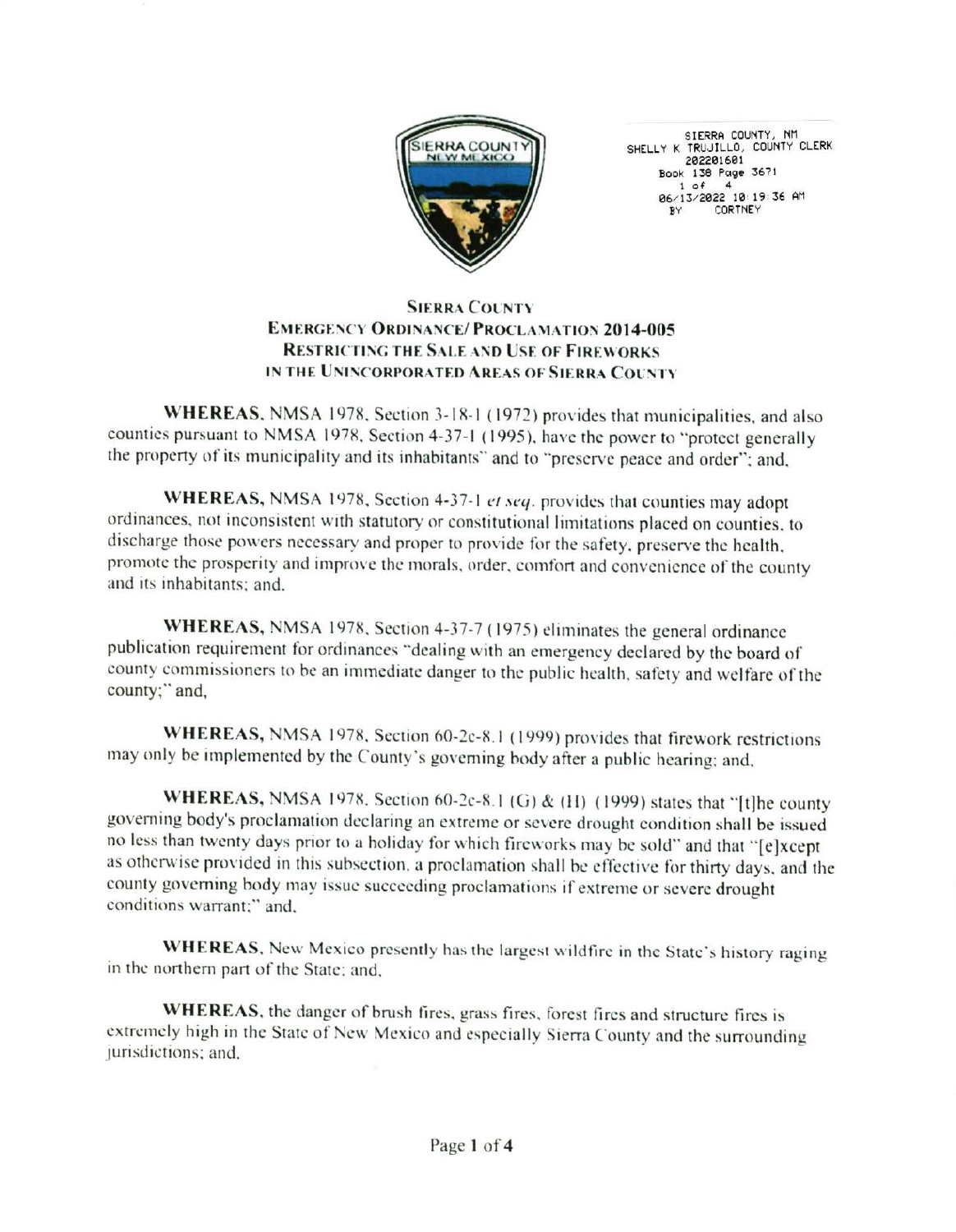WHEREAS, current conditions such as relative humidity, weather and fuel content and condition create an extremely high fire hazard in Sierra County; and,

WHEREAS, the probability of ignition of material and fire spread is extremely high in Sierra County; and,

WHEREAS, the Board of County Commissioners finds that restrictions should be imposed upon sale and use of fireworks within the unincorporated areas of Sierra County; and,

WHEREAS, the Board of County Commissioners finds that there exists an immediate danger to the public health, safety, and welfare of Sierra County; and,

WHEREAS, the findings of the Board are based on current drought indices published by the national weather service and other relevant information supplied by the United States forest service, the Fire Marshal and the State of New Mexico and the County Fire Chief.

## NOW THEREFORE, BE IT ORDAINED & PROCLAIMED BY THE BOARD OF **COUNTY COMMISSIONERS, THAT:**

Section 1 The Board of County Commissioners hereby declares that Sierra County is suffering from extremely or serious drought conditions and high fire hazards represent a significant immediately threat to the peace, safety, health and welfare of Sierra County.

Section 2. For purposes of this Proclamation, the word "fireworks" means any device intended to produce a visible or audible effect by combustion, deflagration or detonation. The term fireworks is used in this Ordinance/Proclamation includes but is not limited to the definition of the "fireworks" provided in NMSA 1978, Section 60-2C-2K (1999).

Pursuant to NMSA 1978, Section 60-2C-8.1 (F)(2)(a)(1999), the Board of County Section 3. Commissioners does hereby allow the sale but limits the use of cone fountains, crackling devices, cylindrical fountains, flitter sparklers, ground spinners, illuminating torches, toy smoke devices, wheels and mines fireworks within the unincorporated areas of Sierra County to areas that are paved or barren or that have a readily accessible source of water for use by the homeowner or the general public.

Section 4. Pursuant to NMSA 1978, Section 60-2c-8.1 (F)(1) (1999) the following types of fireworks are banned from sale and use within the unincorporated areas of Sierra County: sticktype rockets, helicopters & aerial spinners, missile-type rockets, ground audible devices, firecrackers & display fireworks.

Pursuant to NMSA 1978, Section 60-2C-8.1 F (2) (b) (1999), the Board of County Section 5. Commissioners gives itself the power to and does hereby ban the use of all fireworks within wild lands in its jurisdiction. ("Wildlands" means any lands covered wholly or in part by timber, brush or native grass).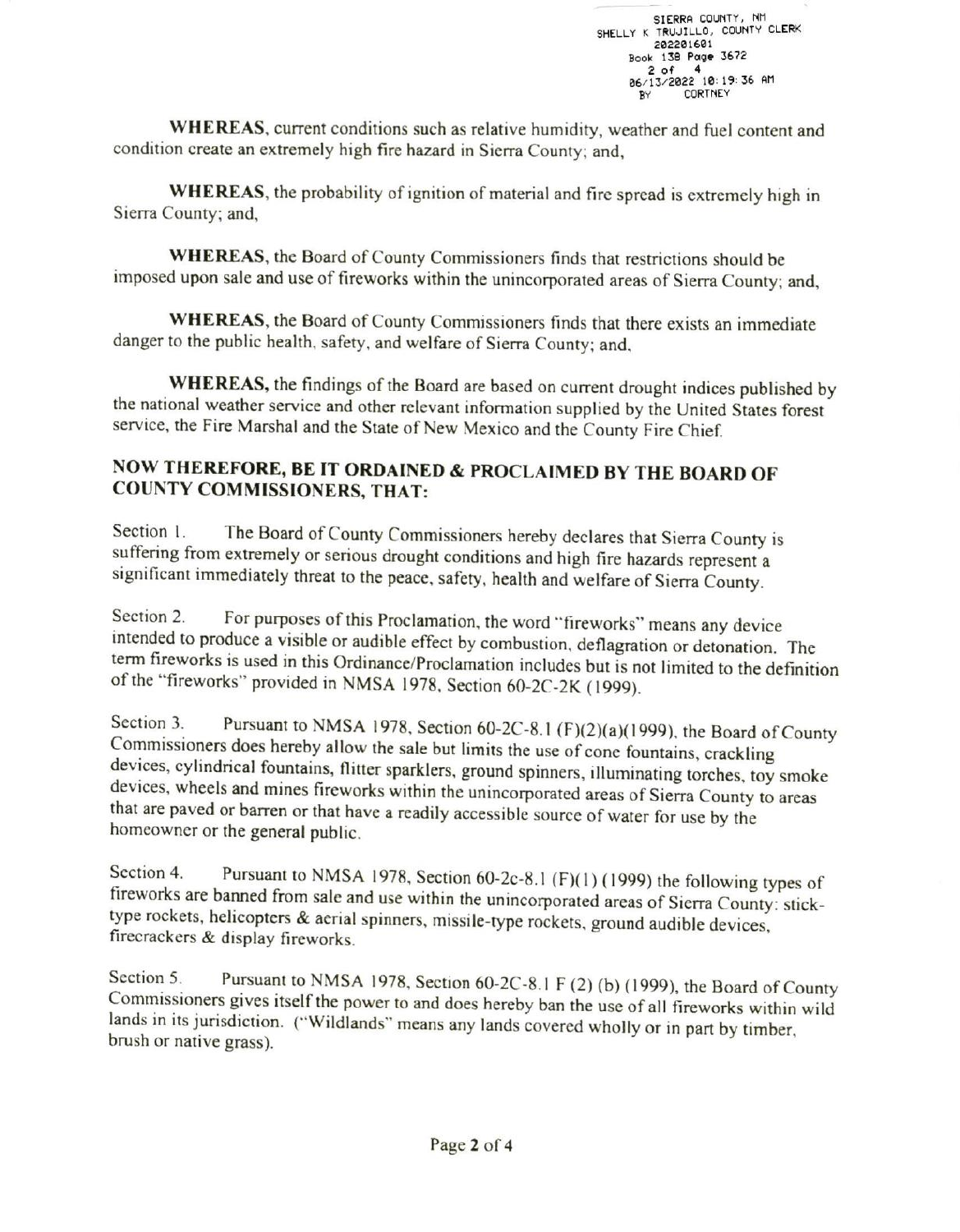SIERRA COUNTY, NM SHELLY K TRUJILLO, COUNTY CLERK 202201601 Book 138 Page 3673  $3$  of  $\overline{\mathbf{4}}$ 06/13/2022 10:19:36 AM **CORTNEY** 

Section 6. Except as permitted by this Ordinance/Proclamation, the sale and use of all other fireworks of any kind or description are banned within the unincorporated areas of Sierra County.

Section 7. EFFECTIVE DATE AND DURATION

Pursuant to NMSA 1978, Section 4-37-9 (C) (1997), the Board of County Commissioners hereby declares it is necessary for the public peace, health, safety and welfare that this Ordinance/Proclamation take effect immediately after passage. This Ordinance/Proclamation shall be in effect for a 30 day period after the date of adoption. The Board of County Commissioners may review the existing drought and fire conditions at each of its subsequent monthly meetings during that period. If improving conditions warrant action, the Board of County Commissioners may terminate the Ordinance/Proclamation.

Section 8 **ENFORCEMENT** 

The Sheriff's Department of Sierra County, the Sierra County Emergency Manager or his designee, and any other legally qualified law enforcement officer or any of their agents shall have the ability to enforce this Ordinance/Proclamation.

Section 9. **PENALTIES** 

Any violation of this Ordinance/Proclamation shall be deemed a misdemeanor and punishable by a fine of not more than three hundred dollars (\$300) and/or up to 90 days in jail.

Section 10. **SEVERABILITY** 

If any article, section, subsection, paragraph, sentence, clause, phrase, provision or portion of any article, section, subsection, paragraph, sentence, clause, phrase or provision in this Ordinance/Proclamation is, for any reason, held to be unconstitutional, invalid or void, the remaining portion shall not be affected since it is the express intention of the Sierra County Board of County Commissioners to pass such article, section, subsection, paragraph, sentence, clause, phrase or provision and every part thereof separately and independently from every other part.